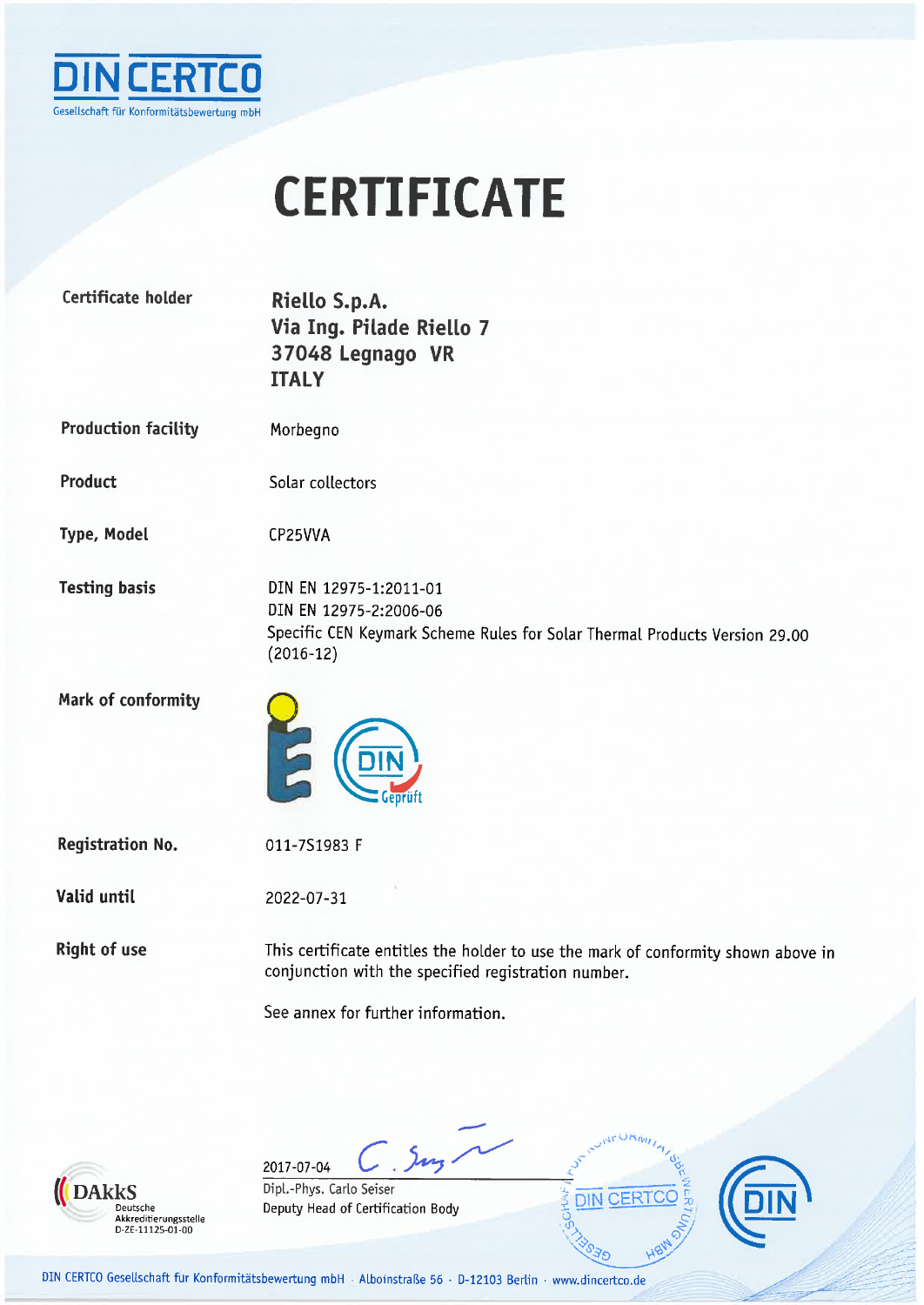

## **ANNEX**

Page 1 of 1

Certificate

011-7S1983 F dated 2017-07-04

**Technical Data** 

See data sheet, part of the test report of 2012-07-27, 2013-01-09

 $Note(s):$ 

- The freeze resistance test according to DIN EN 12975-2, clause 5.8 was not necessary. According to the manufacturer's declaration, the certified solar collectors may be used in frost exposed areas only in combination with appopriate frost protection mixtures or with appropriate frost protection controller.

- The optional impact resistance test according to DIN EN 12975-2, clause 5.10 was not carried out.

Testing laboratory/ **Inspection body** 

Institut für Solartechnik SPF Hochschule für Technik Rapperswil Oberseestraße 10 8640 Rapperswil SWITZERLAND

Test report(s)

No. C1456LPEN, No. C1456QPEN dated 2012-07-27 No. C1456LPEN-A1 dated 2013-01-09

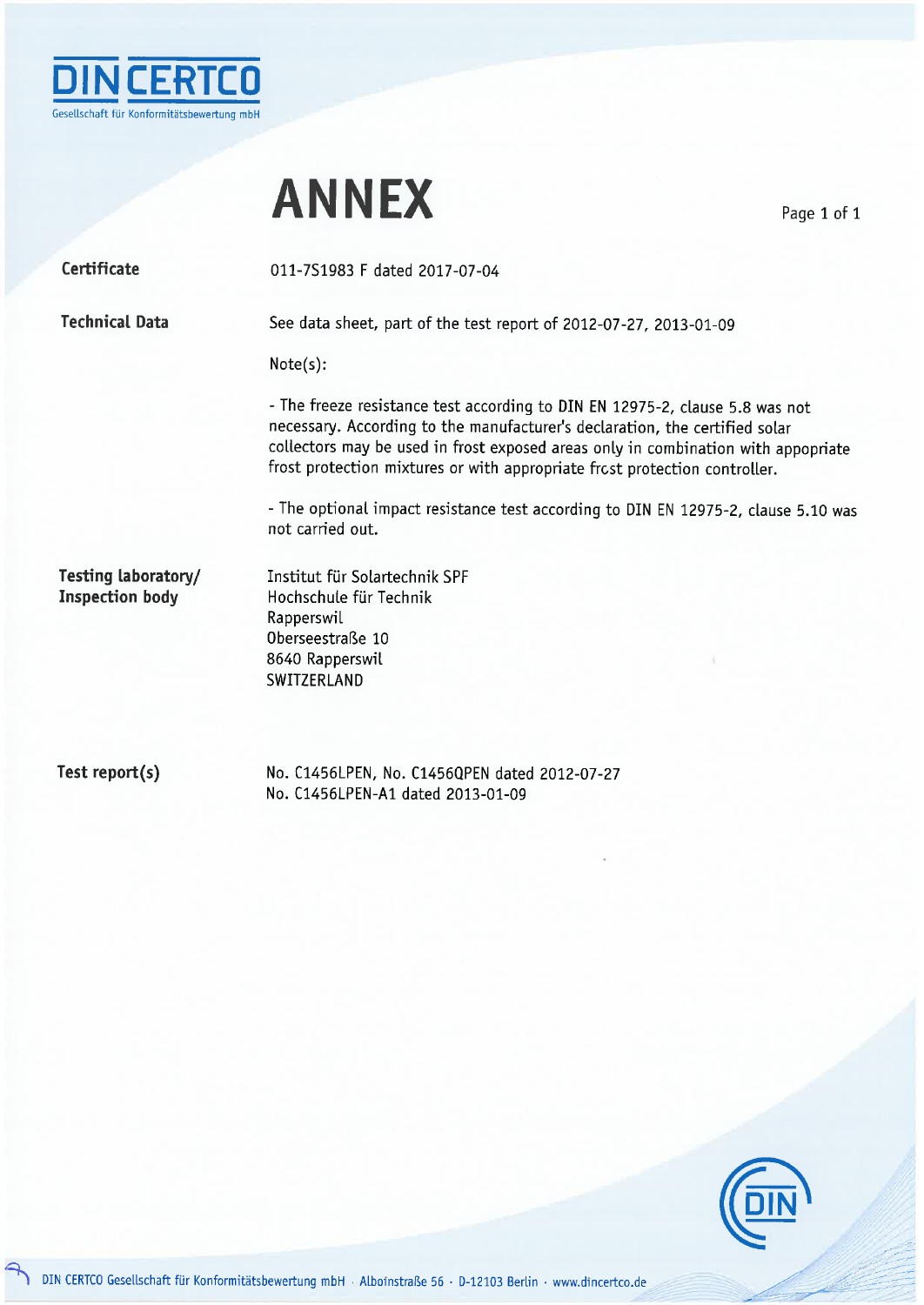$\ensuremath{\mathbf{T}}\xspace\ddot{\mathbf{U}}\mathbf{V}\ensuremath{\mathsf{R}}\xspace$ heinland<br/>®

**DIN CERTCO** 



| Summary of EN 12975 Test Results,                                               |                       |                                 |                                                     |                                 | Certificate No.             |                         |                            |                    | 011-7S1983 F                    |              |
|---------------------------------------------------------------------------------|-----------------------|---------------------------------|-----------------------------------------------------|---------------------------------|-----------------------------|-------------------------|----------------------------|--------------------|---------------------------------|--------------|
| annex to Solar KEYMARK Certificate                                              |                       |                                 |                                                     |                                 | Date of issue               |                         |                            | 09.01.2013         |                                 |              |
| Company                                                                         | Riello S.p.A.         |                                 |                                                     |                                 | <b>Country</b>              |                         |                            | <b>Italy</b>       |                                 |              |
| <b>Brand</b> (optional)                                                         |                       |                                 |                                                     |                                 | Website                     |                         |                            |                    | www.riellogroup.com             |              |
| Street, number                                                                  | Via Mussa 20          |                                 |                                                     |                                 | E-mail                      |                         |                            | info@riello.it     |                                 |              |
| <b>Postal Code</b>                                                              | 35017                 |                                 |                                                     |                                 | Tel.                        |                         |                            | +39 049 932 39 11  |                                 |              |
| <b>City</b>                                                                     | <b>Piombino Dese</b>  |                                 |                                                     |                                 | Fax                         |                         |                            | +39 049 932 39 46  |                                 |              |
| Collector Type (flat plate / evacuate tubular / un-glazed)                      |                       |                                 |                                                     |                                 | <b>Flat plate collector</b> |                         |                            |                    |                                 |              |
| Integration in the roof possible ?                                              |                       |                                 |                                                     |                                 | <b>Yes</b>                  |                         |                            |                    |                                 |              |
|                                                                                 |                       |                                 |                                                     |                                 |                             |                         |                            |                    | Power output per collector unit |              |
|                                                                                 |                       |                                 |                                                     |                                 |                             |                         |                            | $G = 1000 W/m2$    |                                 |              |
|                                                                                 | Aperture<br>area (Aa) | length<br>Gross                 | width<br>Gross                                      | height<br>Gross                 | area (AG)<br>Gross          |                         |                            | $Tm-Ta$ :          |                                 |              |
| <b>Collector name</b>                                                           | [m <sup>2</sup> ]     | [mm]                            | [mm]                                                | [mm]                            | [m <sup>2</sup> ]           | 0 K<br>[W]              | 10K<br>[W]                 | 30K<br>[W]         | 50K<br>[W]                      | 70 K<br>[W]  |
| CP25VVA                                                                         | 2.289                 | 2'077                           | 1'239                                               | 101                             | 2.573                       | 1'735                   | 1'653                      | 1'474              | 1'277                           | 1'060        |
|                                                                                 |                       |                                 |                                                     |                                 |                             |                         |                            |                    |                                 |              |
|                                                                                 |                       |                                 |                                                     |                                 |                             |                         |                            |                    |                                 |              |
|                                                                                 |                       |                                 |                                                     |                                 |                             |                         |                            |                    |                                 |              |
|                                                                                 |                       |                                 |                                                     |                                 |                             |                         |                            |                    |                                 |              |
|                                                                                 |                       |                                 |                                                     |                                 |                             |                         |                            |                    |                                 |              |
|                                                                                 |                       |                                 |                                                     |                                 |                             |                         |                            |                    |                                 |              |
|                                                                                 |                       |                                 |                                                     |                                 |                             |                         |                            |                    |                                 |              |
|                                                                                 |                       |                                 |                                                     |                                 |                             |                         |                            |                    |                                 |              |
|                                                                                 |                       |                                 |                                                     |                                 |                             |                         |                            |                    |                                 |              |
|                                                                                 |                       |                                 |                                                     |                                 |                             |                         |                            |                    |                                 |              |
|                                                                                 |                       |                                 |                                                     |                                 |                             |                         |                            |                    |                                 |              |
|                                                                                 |                       |                                 |                                                     |                                 |                             |                         |                            |                    |                                 |              |
| Collector efficiency parameters related to aperture area (Aa)                   |                       |                                 |                                                     |                                 |                             | $\eta$ 0a               |                            | 0.758              |                                 |              |
| Type of fluid and flow rate see note 1                                          |                       |                                 |                                                     |                                 |                             | $a_{1a}$                |                            | 3.49               | $W/(m^2K)$                      |              |
|                                                                                 |                       |                                 |                                                     |                                 |                             | $a_{2a}$                |                            |                    | $0.0103$ $W/(m^2K^2)$           |              |
| Stagnation temperature - Weather conditions see note 2                          |                       |                                 |                                                     |                                 |                             | tstg                    |                            | 202                | $\overline{\mathsf{C}}$         |              |
| <b>Effective thermal capacity</b>                                               |                       |                                 |                                                     |                                 |                             | $Ceff = C/Aa$           |                            | 5.6                | $kJ/(m^2K)$                     |              |
| Max. operation pressure - see note 3                                            |                       |                                 |                                                     |                                 |                             | pmax                    |                            | 1000               | ∣kPa                            |              |
|                                                                                 |                       | $G_{\text{DIF}}/G_{\text{TOT}}$ | $\overline{\theta_{\text{T}}$ / $\theta_{\text{L}}$ | $50^\circ$                      | $10^{\circ}$                | $20^{\circ}$            | $30^\circ$                 | $40^{\circ}$       | $60^\circ$                      | $70^\circ$   |
| Incidence angle modifiers $K_{\theta}(\theta)$                                  | min<br>0.20           | max<br>0.27                     | $K_{\theta}(\theta_{T})$<br>$K_{\theta}(\theta_L)$  | 0.85<br>0.85                    | 1.00<br>1.00                | 0.99<br>0.99            | 0.96<br>0.96               | 0.92<br>0.92       | 0.75<br>0.75                    | 0.59<br>0.59 |
| G <sub>DIF</sub> /G <sub>TOT</sub> : min&max - while measuring                  |                       |                                 |                                                     |                                 |                             |                         | <b>Optional values</b>     |                    |                                 |              |
| <b>Testing Laboratory</b>                                                       |                       |                                 |                                                     |                                 |                             | SPF, CH-8640 Rapperswil |                            |                    |                                 |              |
| Website                                                                         |                       |                                 |                                                     |                                 |                             | www.solarenergy.ch      |                            |                    |                                 |              |
| Test report id. number                                                          |                       |                                 |                                                     |                                 |                             | C1456LPEN-A1, C1456QPEN |                            |                    |                                 |              |
| Date of test report<br>Perf. test method                                        |                       |                                 |                                                     |                                 |                             | 09.01.2013 /27.07.2012  | EN 12975-2 6.1.4 (outdoor) |                    |                                 |              |
|                                                                                 |                       |                                 |                                                     |                                 |                             |                         |                            |                    |                                 |              |
| <b>Comments of testing laboratory:</b>                                          |                       |                                 |                                                     |                                 |                             |                         |                            |                    |                                 |              |
|                                                                                 |                       |                                 |                                                     |                                 |                             |                         |                            |                    |                                 |              |
|                                                                                 |                       |                                 |                                                     |                                 |                             |                         |                            |                    |                                 |              |
|                                                                                 |                       |                                 |                                                     |                                 |                             |                         |                            |                    |                                 |              |
|                                                                                 |                       |                                 |                                                     |                                 |                             |                         |                            |                    |                                 |              |
|                                                                                 |                       |                                 |                                                     | $0.023$ kg/s per m <sup>2</sup> |                             |                         |                            | Dr. Andreas Bohren |                                 |              |
| Fluid<br><b>Water-Glycole</b><br>Note 1<br>Irradiance, Gs=1000 W/m <sup>2</sup> |                       | Flow rate                       |                                                     |                                 |                             |                         |                            |                    |                                 |              |
| Note 2<br>Ambient temperature, Ta=30 °C                                         |                       |                                 |                                                     |                                 |                             |                         |                            |                    |                                 |              |
| <b>Given by manufacturer</b><br>Note 3                                          |                       |                                 |                                                     |                                 |                             |                         |                            |                    |                                 |              |
|                                                                                 |                       |                                 |                                                     |                                 |                             |                         |                            |                    | VERSION 3.5, 2012.01.13         |              |

### DIN CERTCO . Alboinstraße 56 . 12103 Berlin

Tel: +49 30 7562-1131 • Fax: +49 30 7562-1141 • E-Mail: info@dincertco.de • www.dincertco.de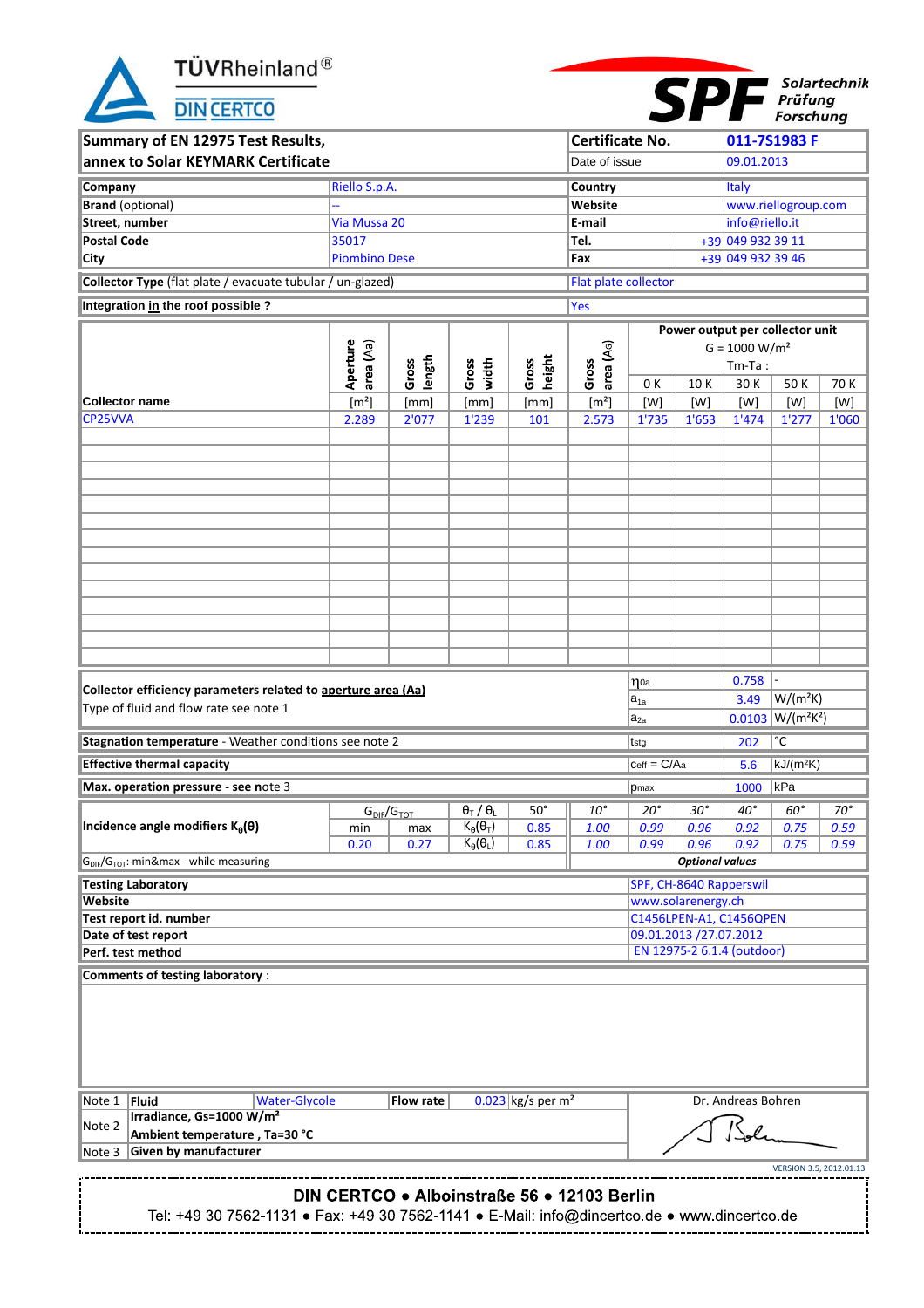

r.



**Annual collector output based on EN 12975 Test Results, Certificate No. 611-7S1983 F annex to Solar KEYMARK Certificate** Integration of Issued Issued 199.01.2013

|                       |                |                |      | Annual collector output kWh |                               |      |                |                |                                         |                |                |                |
|-----------------------|----------------|----------------|------|-----------------------------|-------------------------------|------|----------------|----------------|-----------------------------------------|----------------|----------------|----------------|
| <b>Collector name</b> |                |                |      |                             |                               |      |                |                | Location and collector temperature (Tm) |                |                |                |
|                       |                | Athens         |      |                             | Davos                         |      |                | Stockholm      |                                         |                | Würzburg       |                |
|                       | $25^{\circ}$ C | $50^{\circ}$ C | 75°C | $25^{\circ}$ C              | $50^{\circ}$ C                | 75°C | $25^{\circ}$ C | $50^{\circ}$ C | $75^{\circ}$ C                          | $25^{\circ}$ C | $50^{\circ}$ C | $75^{\circ}$ C |
| CP25VVA               |                |                |      |                             | 2'602 1'849 1'221 2'106 1'454 | 928  | 1'453          | 957            | 595                                     |                | 1'573 1'024    | 625            |
|                       |                |                |      |                             |                               |      |                |                |                                         |                |                |                |
|                       |                |                |      |                             |                               |      |                |                |                                         |                |                |                |
|                       |                |                |      |                             |                               |      |                |                |                                         |                |                |                |
|                       |                |                |      |                             |                               |      |                |                |                                         |                |                |                |
|                       |                |                |      |                             |                               |      |                |                |                                         |                |                |                |
|                       |                |                |      |                             |                               |      |                |                |                                         |                |                |                |
|                       |                |                |      |                             |                               |      |                |                |                                         |                |                |                |
|                       |                |                |      |                             |                               |      |                |                |                                         |                |                |                |
|                       |                |                |      |                             |                               |      |                |                |                                         |                |                |                |
|                       |                |                |      |                             |                               |      |                |                |                                         |                |                |                |
|                       |                |                |      |                             |                               |      |                |                |                                         |                |                |                |
|                       |                |                |      |                             |                               |      |                |                |                                         |                |                |                |
|                       |                |                |      |                             |                               |      |                |                |                                         |                |                |                |
|                       |                |                |      |                             |                               |      |                |                |                                         |                |                |                |

**Collector mounting: Fixed or tracking** Fixed Fixed; slope = latitude - 15° (rounded to nearest 5°)

|           |                                                                                |                       |                            |          | <b>Overview of locations</b>                  |                    |
|-----------|--------------------------------------------------------------------------------|-----------------------|----------------------------|----------|-----------------------------------------------|--------------------|
| Location  |                                                                                | Latitude <sup>°</sup> | Gtot<br>kWh/m <sup>2</sup> | Ta<br>°C | <b>Collector orientation or tracking mode</b> |                    |
| Athens    |                                                                                | 38                    | 1'765                      | 18.5     | South, 25°                                    |                    |
| Davos     |                                                                                | 47                    | 1'714                      | 3.2      | South, 30°                                    |                    |
| Stockholm |                                                                                | 59                    | 1'166                      | 7.5      | South, 45°                                    |                    |
| Würzburg  |                                                                                | 50                    | 1'244                      | 9.0      | South, 35°                                    |                    |
|           |                                                                                |                       |                            |          |                                               |                    |
|           |                                                                                |                       |                            |          |                                               |                    |
|           |                                                                                |                       |                            |          |                                               |                    |
| Gtot      | Annual total irradiation on collector plane                                    |                       |                            |          |                                               | kWh/m <sup>2</sup> |
| lTa       | Mean annual ambient air temperature                                            |                       |                            |          |                                               | ∣°C                |
| ∣Tm       | Constant collector operating temperature (mean of in- and outlet temperatures) |                       |                            |          |                                               | l℃                 |

Calculation of the annual collector performance is done by the official Solar Keymark spreadsheet tool. Hour by hour the collector output is calculated according to the efficiency parameters from the Keymark test using constant collector operating temperature (Tm). Detailed description with all equations used is available from the Solar Keymark web site (direct link: http://www.estif.org/solarkeymark/annexb1.php)

|                                                                                              | Datasheet version:           |
|----------------------------------------------------------------------------------------------|------------------------------|
| DIN CERTCO • Alboinstraße 56 • 12103 Berlin                                                  | VERSION 3.5. 2012.01.13      |
| Tel: +49 30 7562-1131 • Fax: +49 30 7562-1141 • E-Mail: info@dincertco.de • www.dincertco.de | Calculation program version: |
|                                                                                              | 3.07, October 2011 (SP)      |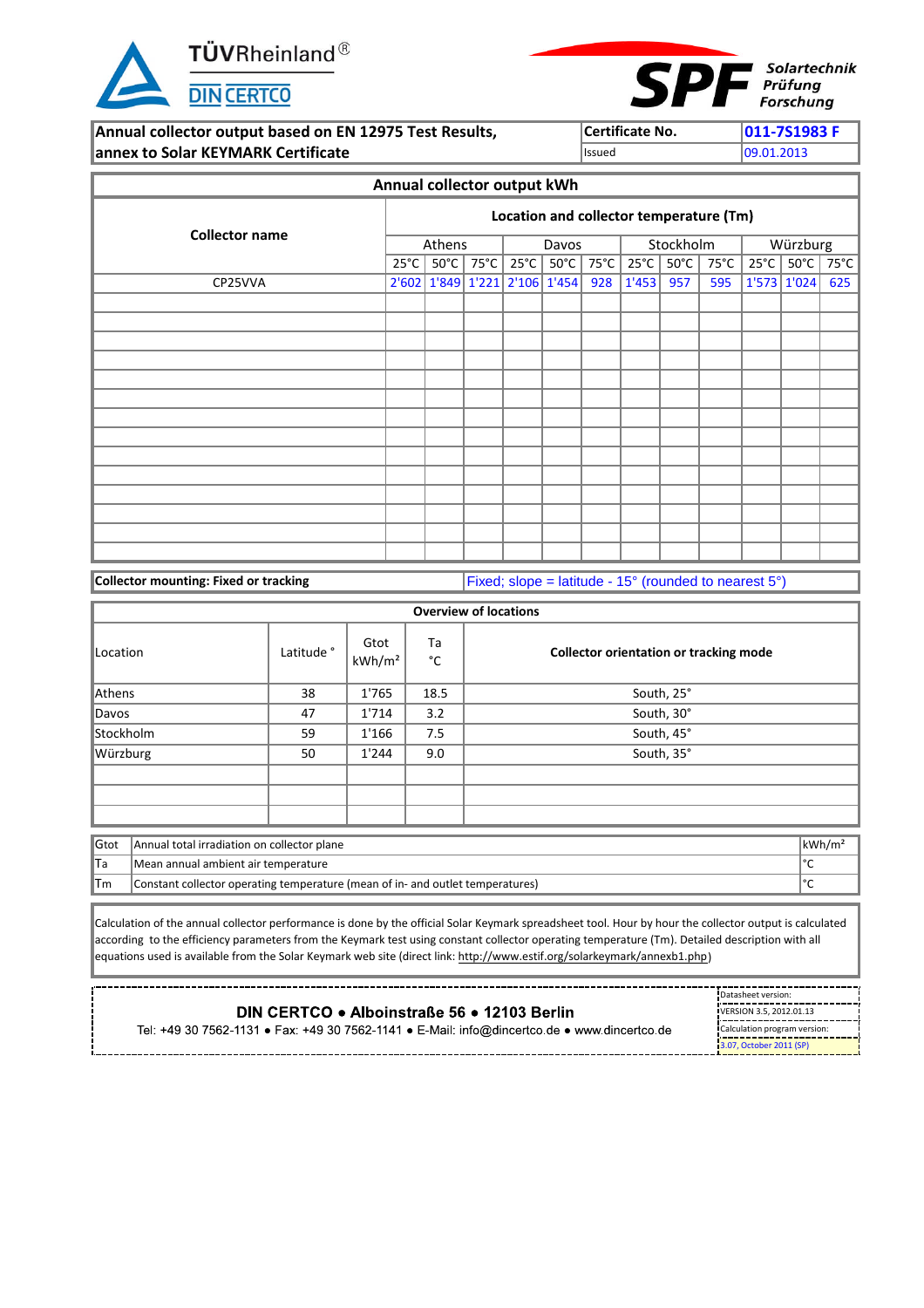

RIELLO S.p.A.

Via Risorgimento, 13<br>23900 Lecco (LC)<br>Tel. +39 0341 277111

RIELLO S.p.A.<br>diSocietà con Socio unico soggetta alla<br>dise egale e amministrativa<br>Sade legale e amministrativa<br>cor e legale e amministrativa<br>car dele In 2.1 di Veona N. 02641790239<br>C.F. e Patt, IVA 02641790239<br>C.F. e Patt,

Piombino Dese, 29 Giugno 2015

# DICHIARAZIONE DI CORRISPONDENZA

La società

# Riello SpA Heating Products Direction Via Ing. Pilade Riello 7 37045 Legnago ITALIA

riportato nella tabella allegata. tecnicamente identici ai collettori solari certificazione dichiara che i collettori solari serie CP e sistemi a circolazione Solar Keymark e costruiti presso lo stabilimento di Piombino Dese, sono  $\sigma$ ai sistemi a marchio Beretta secondo quanto naturale TSSA dotati di

# DECLARATION OF CORRESPONDENCE

The company

# Riello SpA Heating Products Direction Via Ing. Pilade Riello 7 37045 Legnago **ITALIA**

table. to the solar collectors and to the systems with the Beretta brand according to the enclosed Keymark and manufactured in the factory located in Piombino Dese, are technically identical declare that the solar collectors type CP and thermosiphon system TSSA certified Solar

Product Marketing Residential HVAC Manager Riccardo Rompani Riello S.p